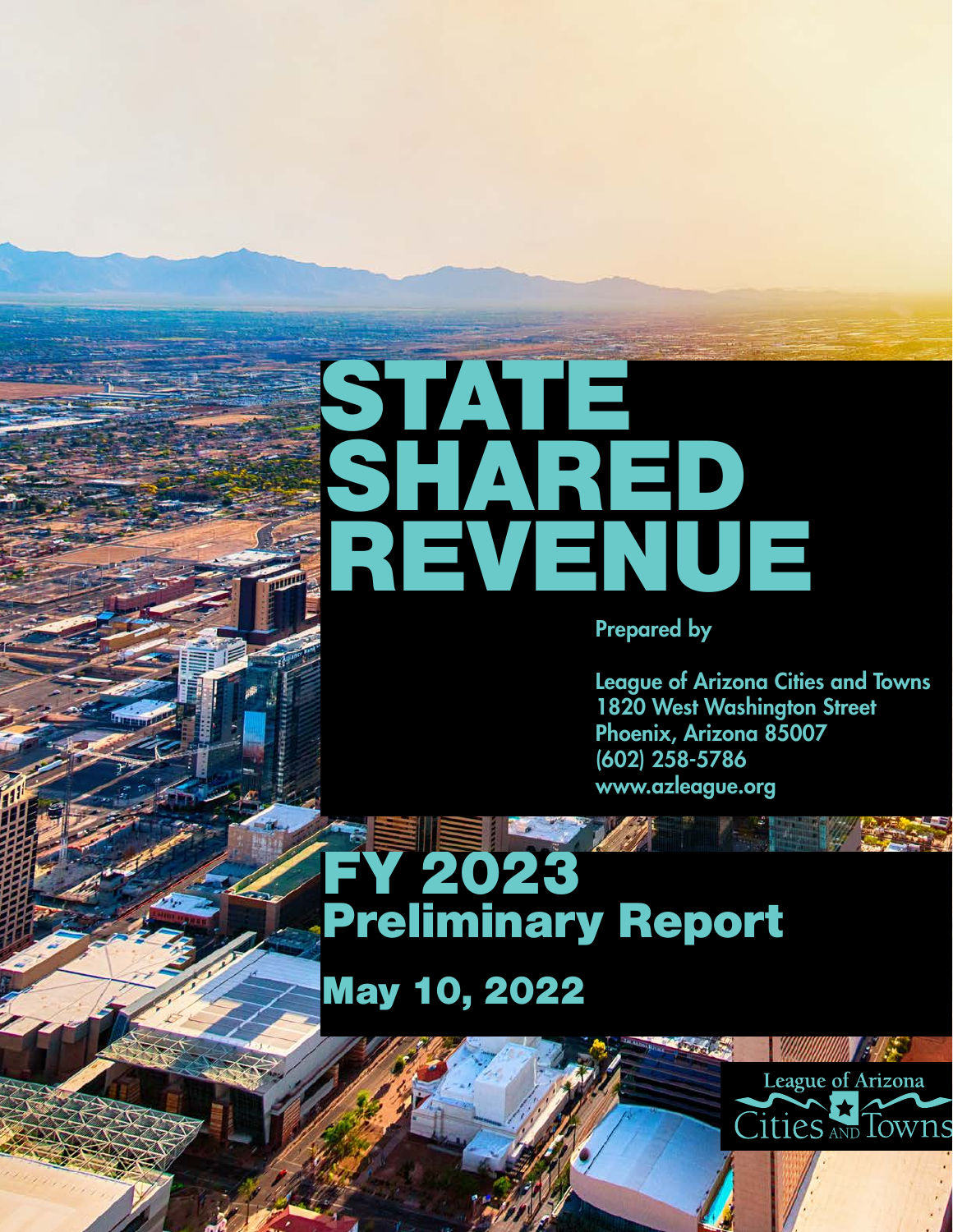

## **Shared Revenues – FY 2023 Budget Estimates May 10, 2022**

The estimate of shared revenues for each city and town for FY 2022-2023 is set forth in this report. We obtained the total dollar figures subject to distribution from the Arizona Department of Transportation (ADOT) and the Arizona Department of Revenue (ADOR). Please recognize that the distribution figures are estimates, so the total distribution amounts are subject to change.

## **Population Figures for Shared Revenue Estimates**

As directed by statute, the population figures used for the distribution of state shared revenues during FY 2022-2023 will be based on the official U.S. Census Bureau population estimate for each city and town as of July 1, 2021. The distribution figures in this preliminary report were produced using the 2020 Decennial Census population figures. The July 2021 population estimates that will be used for shared revenue distribution are expected in late May. As soon as we receive those figures we will issue the Final version of this report.

| U.S. Census Bureau<br>Populations          | 2020<br>Decennial<br>Census | 2021<br>July 1<br><b>Estimate</b> |
|--------------------------------------------|-----------------------------|-----------------------------------|
| Designated Population for<br>TPT/HURF/VLT: | 5,728,859                   |                                   |
| Designated Population for<br>URS∙          | 5,735,279                   |                                   |

**Shared Revenue Estimates by Tax Type** The tables found in this report list the distribution of revenue to each city and town from the Vehicle License Tax (VLT), Highway User Revenue Fund (HURF), State Transaction Privilege Tax (TPT) and State Income Tax, also known as Urban Revenue Sharing (URS).

**Vehicle License Tax (VLT)** – Approximately 20% of the revenues collected by ADOT for the licensing of motor vehicles are distributed to cities and towns. These monies are distributed monthly and may be expended for any municipal public purpose. A city or town receives its share of the vehicle license tax collections based on its population in relation to the total incorporated population of the county. The ADOT estimate of the cities VLT distribution for FY 2022-2023 is \$326,457,000, approximately 12.4% higher than last year's estimate of \$290,379,000. Since VLT distribution is based in part on allocations by county, the change in projected VLT for your city/town may vary from the overall increase/decrease percentage noted above.

Highway User Revenue Fund (HURF) - This is sometimes referred to as the "gas tax" but there are a number of additional sources that contribute to the Highway User Revenue Fund, including a portion of VLT on adult-use marijuana sales. HURF monies are distributed on a monthly basis and can only be used for street and highway expenditures.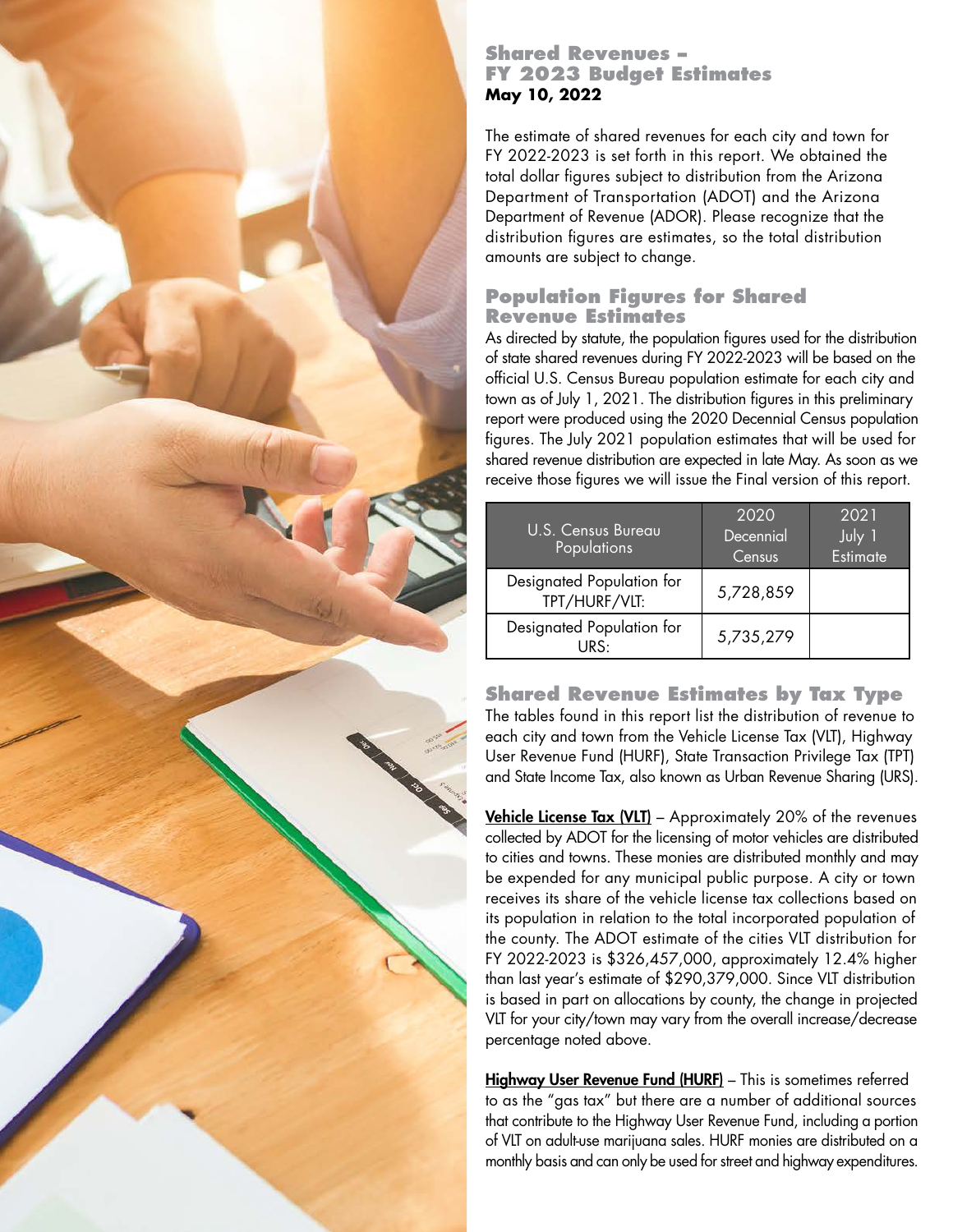Cities and towns receive 27.5% of the total collections. One-half of the monies that a city or town receives under this formula is distributed based on the municipality's population in relation to the population of all incorporated cities and towns in the state. The remaining half is allocated based on "county of origin" of gasoline sales and the relation of a municipality's population to the population of all incorporated cities and towns in their county. The estimated HURF distribution base provided by ADOT for FY 2022-2023 is \$501,038,000, approximately 18.2% higher than last year's figure of \$423,959,000. This dramatic increase in revenues is largely attributed to a rebound in gasoline sales following the pandemic. Since HURF distribution is based in part on allocations by county, the change in projected HURF for your city/town may vary from the overall increase/decrease percentage noted above.

NOTE: The HURF distribution estimates discussed here and shown on the attached table do not include the additional 3% of all collections reserved for those cities with populations over 300,000.

State Transaction Privilege Tax (TPT) - Cities and towns share in a portion of the total collections of TPT imposed at the State level. Each tax classification has a designated sharing percentage that goes into the distribution base, and cities receive 25% of the base. Shared TPT is distributed on a semi-monthly basis and may be expended for any municipal public purpose. A municipality receives its share of the state shared sales tax based on the relation of its population to the total population of all incorporated cities and towns. The FY 2022-2023 ADOR estimate for state shared TPT is \$820,000,000, approximately 20.6% higher than the estimated amount of \$680,000,000 provided in our final report last year.

**State Income Tax (URS)** – Cities and towns receive 15% of the total state income tax collected during each fiscal year. URS is distributed monthly and can be used for any municipal purpose. This money is distributed to a city or town based on its population in relation to the total population of all incorporated cities and towns. The annual amount of urban revenue sharing money distributed is based on income tax collections during the fiscal year two years prior to the year in which the city or town receives the funds. The ADOR estimate for state income tax is \$1,106,958,676, approximately 46.4% higher than last year's estimate of \$756,388,000. (Note: This is the lone shared revenue type that is most likely to remain unchanged because it is based on collections from two years ago, subject to slight changes due to various adjustments such as late refunds, court decisions, etc.)

**NOTE:** The large increase in URS this year is due to several factors, including certain changes at the Federal level that served to temporarily increase state taxes. However, the most notable cause is the filing deadline extension provided in 2020 due to COVID-19. Since URS distribution is based on the income taxes collected during a particular fiscal year, moving the filing deadline for 2019 state income taxes from April 2020 to July 2020 shifted a large number of tax returns and the related tax collections from FY2020 to FY2021. This was a one-time event and we expect next year's report to indicate a large reduction in URS (relative to this year) as the timing of collections reverts to normal.

In summary, the total estimated shared revenues for distribution to cities and towns in the upcoming fiscal year from each source based on the current state laws are as follows:

| <b>Vehicle License Tax</b>             | \$326,457,000   |  |
|----------------------------------------|-----------------|--|
| <b>Highway User Revenue Fund</b>       | \$501,038,000   |  |
| <b>State Transaction Privilege Tax</b> | \$820,000,000   |  |
| <b>State Income Tax</b>                | \$1,106,958,676 |  |

Please recognize there is always the possibility an unforeseen circumstance could significantly alter these shared revenue forecasts, including changes enacted by the legislature in its current session. If there are any noteworthy changes to any of these numbers, we will deliver revised estimates to you as quickly as possible. If you have any questions, please give us a call.

*State Shared Revenue* Is published annually by the League of Arizona Cities and Towns, 1820 W. Washington Street, Phoenix, AZ 85007 Phone: (602) 258-5786 Fax: (602) 253-3874 Email: league@azleague.org Internet: www.azleague.org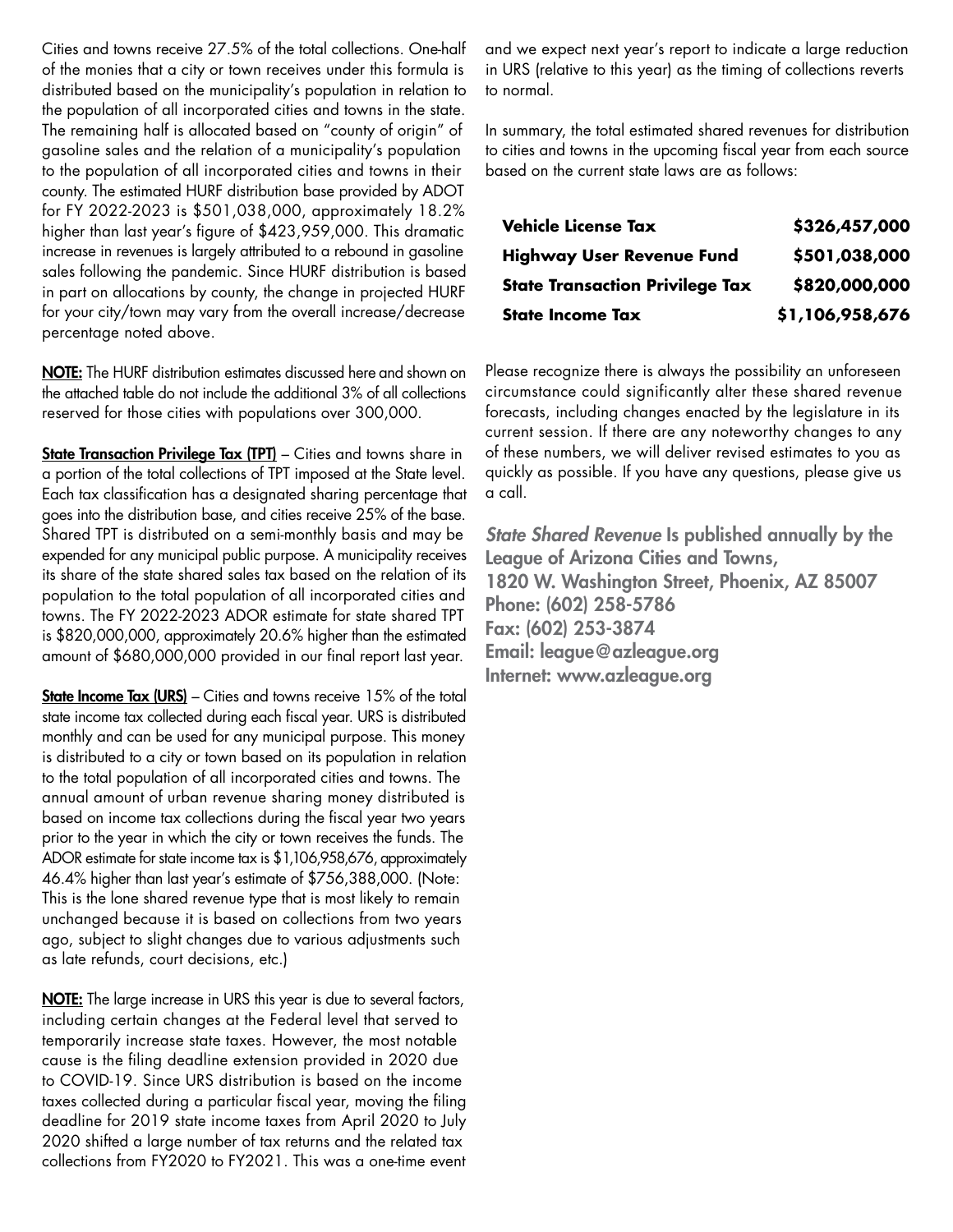| <b>CITY/TOWN</b>        | 2020<br><b>Population</b> | <b>VLT</b>   | <b>HURF</b>  | <b>TPT</b><br>(SALES TAX) | <b>URS</b><br>(INCOME TAX) |
|-------------------------|---------------------------|--------------|--------------|---------------------------|----------------------------|
| APACHE JUNCTION         | 38,499                    | \$3,219,794  | \$3,818,545  | \$5,510,553               | \$7,430,641                |
| <b>AVONDALE</b>         | 89,334                    | \$4,640,995  | \$7,086,412  | \$12,786,818              | \$17,242,238               |
| <b>BENSON</b>           | 5,355                     | \$354,901    | \$560,010    | \$766,488                 | \$1,033,562                |
| <b>BISBEE</b>           | 4,923                     | \$326,270    | \$514,833    | \$704,653                 | \$950,182                  |
| <b>BUCKEYE</b>          | 91,502                    | \$4,753,625  | \$7,258,389  | \$13,097,135              | \$17,660,681               |
| <b>BULLHEAD CITY</b>    | 41,348                    | \$3,684,482  | \$4,909,635  | \$5,918,344               | \$7,980,523                |
| <b>CAMP VERDE</b>       | 12,147                    | \$1,074,209  | \$1,268,482  | \$1,738,660               | \$2,344,477                |
| CAREFREE                | 3,690                     | \$191,699    | \$292,709    | \$528,168                 | \$712,202                  |
| <b>CASA GRANDE</b>      | 53,658                    | \$4,487,590  | \$5,322,099  | \$7,680,336               | \$10,356,460               |
| <b>CAVE CREEK</b>       | 4,892                     | \$254,145    | \$388,058    | \$700,216                 | \$944,199                  |
| <b>CHANDLER</b>         | 275,987                   | \$14,337,815 | \$21,892,646 | \$39,503,388              | \$53,267,889               |
| <b>CHINO VALLEY</b>     | 13,020                    | \$1,151,412  | \$1,359,647  | \$1,863,617               | \$2,512,973                |
| CLARKDALE               | 4,424                     | \$391,233    | \$461,988    | \$633,229                 | \$853,870                  |
| <b>CLIFTON</b>          | 3,933                     | \$418,931    | \$453,073    | \$562,950                 | \$759,103                  |
| <b>COLORADO CITY</b>    | 2,478                     | \$220,812    | \$294,236    | \$354,688                 | \$478,276                  |
| COOLIDGE                | 13,218                    | \$1,105,463  | \$1,311,035  | \$1,891,958               | \$2,551,189                |
| <b>COTTONWOOD</b>       | 12,029                    | \$1,063,774  | \$1,256,159  | \$1,721,770               | \$2,321,702                |
| DEWEY-HUMBOLDT          | 4,326                     | \$382,566    | \$451,754    | \$619,202                 | \$834,956                  |
| <b>DOUGLAS</b>          | 16,534                    | \$1,095,786  | \$1,729,076  | \$2,366,593               | \$3,191,206                |
| <b>DUNCAN</b>           | 694                       | \$73,923     | \$79,947     | \$99,336                  | \$289,513                  |
| EAGAR                   | 4,395                     | \$457,963    | \$1,302,580  | \$629,078                 | \$848,273                  |
| <b>EL MIRAGE</b>        | 35,805                    | \$1,860,107  | \$2,840,229  | \$5,124,947               | \$6,910,676                |
| <b>ELOY</b>             | 15,635                    | \$1,307,605  | \$1,550,766  | \$2,237,915               | \$3,017,691                |
| <b>FLAGSTAFF</b>        | 76,831                    | \$4,680,010  | \$10,572,324 | \$10,997,202              | \$14,829,051               |
| <b>FLORENCE</b>         | 26,785                    | \$2,240,115  | \$2,656,685  | \$3,833,870               | \$5,169,738                |
| <b>FOUNTAIN HILLS</b>   | 23,820                    | \$1,237,474  | \$1,889,520  | \$3,409,475               | \$4,597,467                |
| <b>FREDONIA</b>         | 1,323                     | \$80,588     | \$182,051    | \$189,368                 | \$289,513                  |
| <b>GILA BEND</b>        | 1,892                     | \$98,291     | \$150,083    | \$270,811                 | \$365,172                  |
| <b>GILBERT</b>          | 267,918                   | \$13,918,622 | \$21,252,574 | \$38,348,432              | \$51,710,502               |
| <b>GLENDALE</b>         | 248,325                   | \$12,900,745 | \$19,698,361 | \$35,543,989              | \$47,928,882               |
| GLOBE                   | 7,249                     | \$643,044    | \$1,011,259  | \$1,037,585               | \$1,399,120                |
| GOODYEAR                | 95,294                    | \$4,950,624  | \$7,559,189  | \$13,639,903              | \$18,392,570               |
| <b>GUADALUPE</b>        | 5,322                     | \$276,484    | \$422,167    | \$761,764                 | \$1,027,192                |
| <b>HAYDEN</b>           | 512                       | \$45,418     | \$71,426     | \$73,285                  | \$289,513                  |
| <b>HOLBROOK</b>         | 4,858                     | \$453,672    | \$907,282    | \$695,350                 | \$937,636                  |
| <b>HUACHUCA CITY</b>    | 1,626                     | \$107,763    | \$170,042    | \$232,737                 | \$313,832                  |
| <b>JEROME</b>           | 464                       | \$41,033     | \$48,454     | \$66,415                  | \$289,513                  |
| <b>KEARNY</b>           | 1,741                     | \$145,605    | \$172,682    | \$249,198                 | \$336,028                  |
| <b>KINGMAN</b>          | 32,689                    | \$2,912,886  | \$3,881,471  | \$4,678,939               | \$6,309,261                |
| <b>LAKE HAVASU CITY</b> | 57,144                    | \$5,092,048  | \$6,785,242  | \$8,179,304               | \$11,029,288               |
| LITCHFIELD PARK         | 6,847                     | \$355,709    | \$543,138    | \$980,045                 | \$1,321,530                |
| <b>MAMMOTH</b>          | 1,076                     | \$89,989     | \$106,724    | \$154,013                 | \$289,513                  |
| <b>MARANA</b>           | 51,908                    | \$2,921,184  | \$4,802,629  | \$7,429,849               | \$10,018,695               |
| <b>MARICOPA</b>         | 58,125                    | \$4,861,179  | \$5,765,161  | \$8,319,720               | \$11,218,630               |
| MESA                    | 504,258                   | \$26,196,734 | \$40,000,225 | \$72,176,948              | \$97,326,175               |
| <b>MIAMI</b>            | 1,541                     | \$136,699    | \$214,975    | \$220,571                 | \$297,426                  |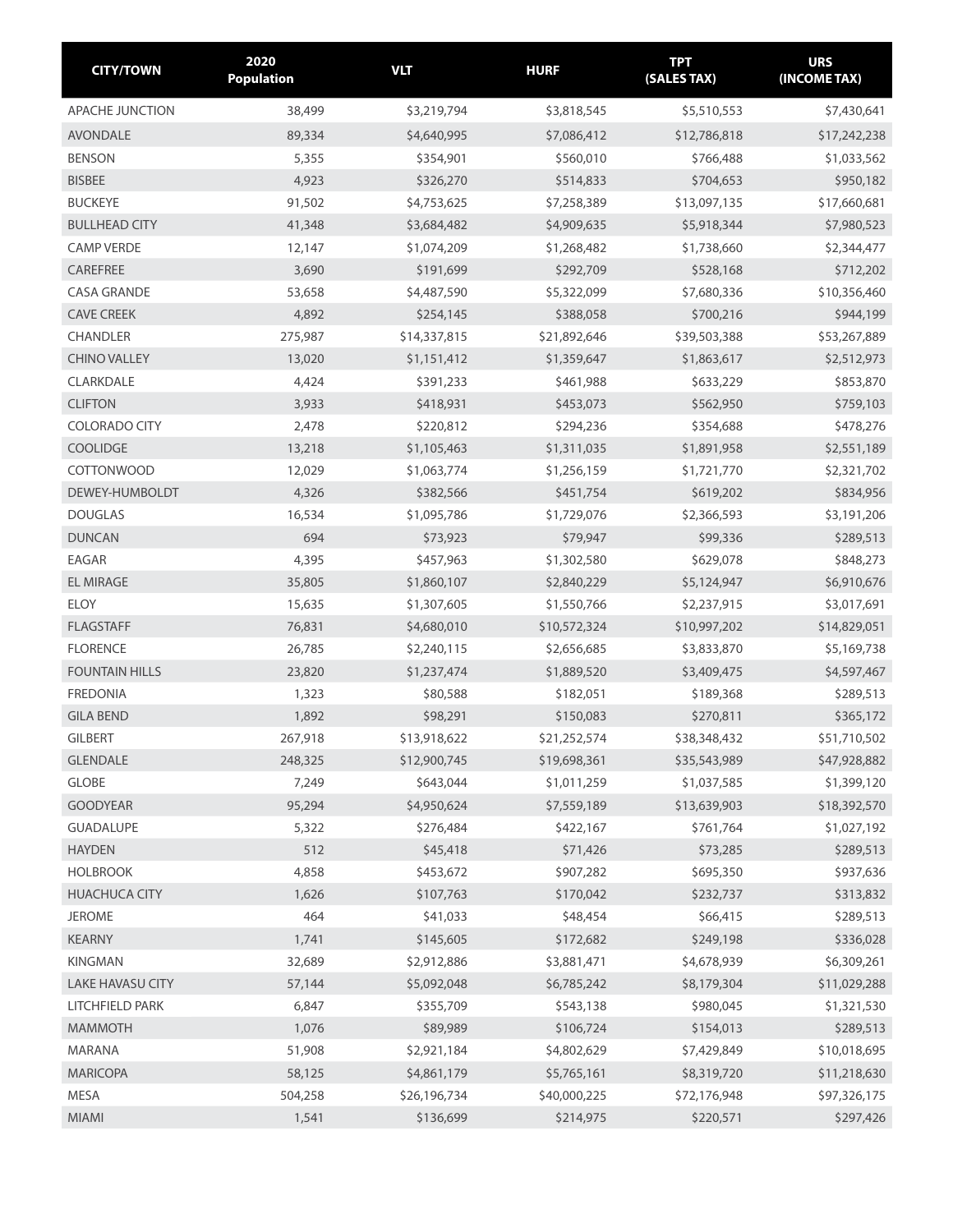| <b>CITY/TOWN</b>    | 2020<br><b>Population</b> | <b>VLT</b>    | <b>HURF</b>   | <b>TPT</b><br>(SALES TAX) | <b>URS</b><br>(INCOME TAX) |
|---------------------|---------------------------|---------------|---------------|---------------------------|----------------------------|
| <b>NOGALES</b>      | 19,770                    | \$2,208,916   | \$2,742,215   | \$2,829,778               | \$3,815,782                |
| ORO VALLEY          | 47,070                    | \$2,648,920   | \$4,355,008   | \$6,737,363               | \$9,084,919                |
| PAGE                | 7,440                     | \$453,193     | \$1,023,781   | \$1,064,924               | \$1,435,985                |
| PARADISE VALLEY     | 12,658                    | \$657,596     | \$1,004,095   | \$1,811,802               | \$2,443,104                |
| <b>PARKER</b>       | 3,417                     | \$600,764     | \$2,435,578   | \$489,092                 | \$659,511                  |
| <b>PATAGONIA</b>    | 804                       | \$89,831      | \$111,520     | \$115,081                 | \$289,513                  |
| <b>PAYSON</b>       | 16,351                    | \$1,450,464   | \$2,281,018   | \$2,340,400               | \$3,155,885                |
| <b>PEORIA</b>       | 190,985                   | \$9,921,872   | \$15,149,870  | \$27,336,630              | \$36,861,764               |
| <b>PHOENIX</b>      | 1,608,139                 | \$83,544,514  | \$127,565,496 | \$230,180,910             | \$310,384,799              |
| <b>PIMA</b>         | 2,847                     | \$220,209     | \$295,293     | \$407,505                 | \$549,496                  |
| PINETOP-LAKESIDE    | 4,030                     | \$376,348     | \$752,645     | \$576,834                 | \$777,825                  |
| PRESCOTT            | 45,827                    | \$4,052,671   | \$4,785,603   | \$6,559,446               | \$8,845,009                |
| PRESCOTT VALLEY     | 46,785                    | \$4,137,391   | \$4,885,645   | \$6,696,569               | \$9,029,911                |
| QUARTZSITE          | 2,413                     | \$424,244     | \$1,719,944   | \$345,385                 | \$465,730                  |
| <b>QUEEN CREEK</b>  | 59,519                    | \$3,092,075   | \$4,721,340   | \$8,519,250               | \$11,487,684               |
| SAFFORD             | 10,129                    | \$783,454     | \$1,050,587   | \$1,449,814               | \$1,954,985                |
| SAHUARITA           | 34,134                    | \$1,920,931   | \$3,158,144   | \$4,885,769               | \$6,588,159                |
| <b>SAINT JOHNS</b>  | 3,417                     | \$356,054     | \$1,012,723   | \$489,092                 | \$659,511                  |
| <b>SAN LUIS</b>     | 35,257                    | \$2,079,173   | \$3,673,533   | \$5,046,509               | \$6,804,907                |
| SCOTTSDALE          | 241,361                   | \$12,538,958  | \$19,145,942  | \$34,547,197              | \$46,584,770               |
| SEDONA              | 9,684                     | \$856,396     | \$1,011,277   | \$1,386,119               | \$1,869,096                |
| <b>SHOW LOW</b>     | 11,732                    | \$1,095,611   | \$2,191,074   | \$1,679,259               | \$2,264,378                |
| <b>SIERRA VISTA</b> | 45,308                    | \$3,002,775   | \$4,738,174   | \$6,485,159               | \$8,744,838                |
| SNOWFLAKE           | 6,104                     | \$570,032     | \$1,139,986   | \$873,696                 | \$1,178,125                |
| SOMERTON            | 14,197                    | \$837,224     | \$1,479,228   | \$2,032,087               | \$2,740,144                |
| SOUTH TUCSON        | 4,613                     | \$259,602     | \$426,804     | \$660,282                 | \$890,349                  |
| SPRINGERVILLE       | 1,717                     | \$178,913     | \$508,881     | \$245,763                 | \$331,396                  |
| <b>STAR VALLEY</b>  | 2,484                     | \$220,351     | \$346,526     | \$355,547                 | \$479,434                  |
| <b>SUPERIOR</b>     | 2,407                     | \$201,305     | \$238,740     | \$344,526                 | \$464,572                  |
| SURPRISE            | 143,148                   | \$7,436,689   | \$11,355,204  | \$20,489,483              | \$27,628,808               |
| <b>TAYLOR</b>       | 3,995                     | \$373,079     | \$746,108     | \$571,824                 | \$771,070                  |
| <b>TEMPE</b>        | 180,587                   | \$9,381,685   | \$14,325,049  | \$25,848,313              | \$34,854,860               |
| <b>THATCHER</b>     | 5,231                     | \$404,606     | \$542,563     | \$748,739                 | \$1,009,628                |
| <b>TOLLESON</b>     | 7,216                     | \$374,879     | \$572,409     | \$1,032,862               | \$1,392,751                |
| <b>TOMBSTONE</b>    | 1,308                     | \$86,687      | \$136,787     | \$187,221                 | \$289,513                  |
| <b>TUCSON</b>       | 542,629                   | \$30,537,093  | \$50,205,092  | \$77,669,180              | \$104,732,111              |
| TUSAYAN             | 603                       | \$36,731      | \$82,976      | \$86,310                  | \$289,513                  |
| <b>WELLTON</b>      | 2,375                     | \$140,058     | \$247,458     | \$339,946                 | \$458,396                  |
| <b>WICKENBURG</b>   | 7,474                     | \$388,282     | \$592,874     | \$1,069,791               | \$1,442,547                |
| <b>WILLCOX</b>      | 3,213                     | \$212,941     | \$336,006     | \$459,893                 | \$620,137                  |
| WILLIAMS            | 3,202                     | \$195,044     | \$440,611     | \$458,318                 | \$618,014                  |
| WINKELMAN           | 296                       | \$26,258      | \$41,293      | \$42,368                  | \$289,513                  |
| <b>WINSLOW</b>      | 9,005                     | \$840,946     | \$1,681,778   | \$1,288,930               | \$1,738,043                |
| YOUNGTOWN           | 7,056                     | \$366,567     | \$559,717     | \$1,009,960               | \$1,361,869                |
| YUMA                | 95,548                    | \$5,634,650   | \$9,955,434   | \$13,676,259              | \$18,441,594               |
| <b>TOTALS</b>       | 5,728,859                 | \$326,457,000 | \$501,038,000 | \$820,000,000             | \$1,106,958,676            |